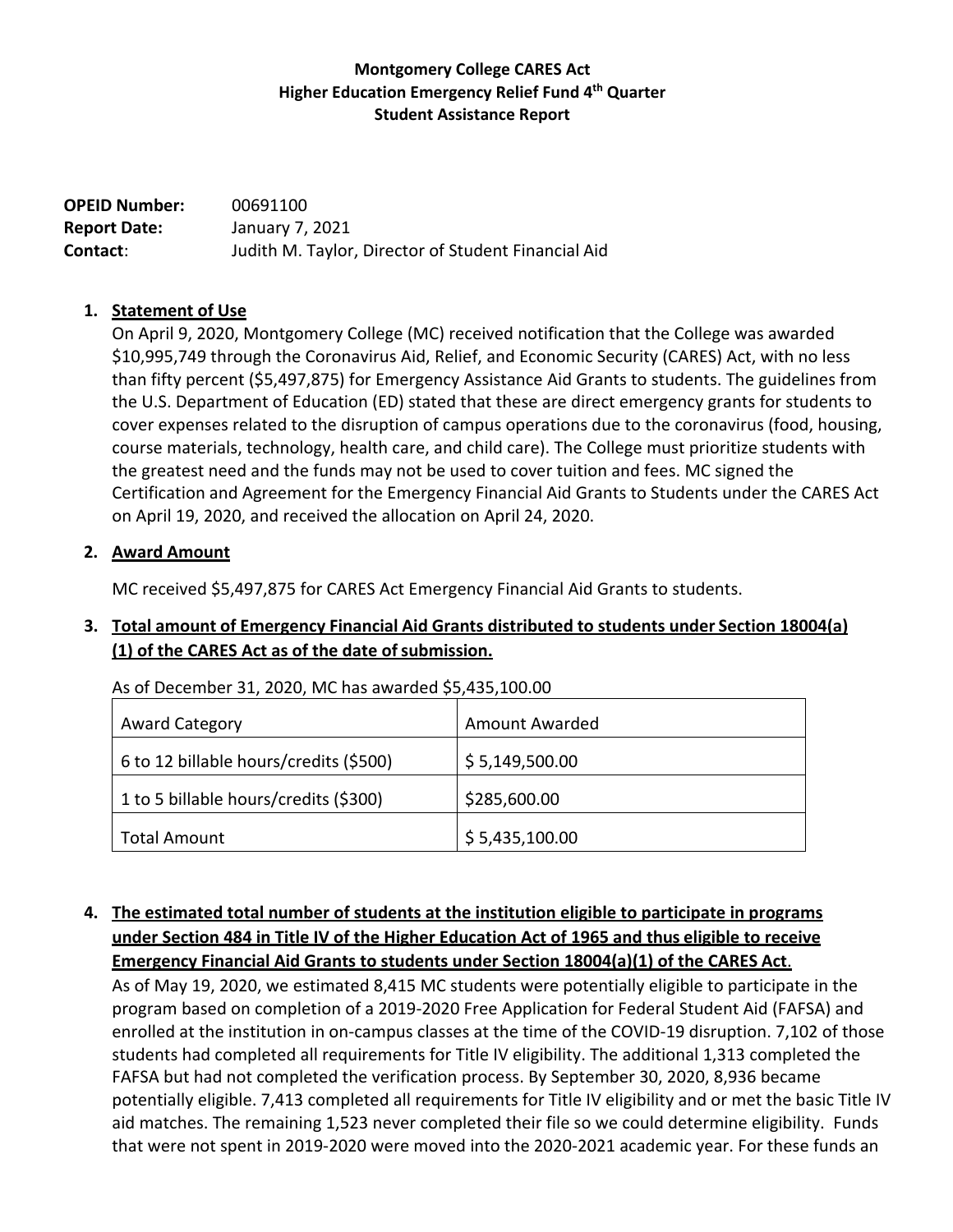application was required. Of the 3,488 students who applied, as of December 31, 2020 we were able to award 2,779 who met all eligibility requirements. One hundred seventeen (117) students awarded in 2019-2020 lost eligibility, most based on stale dated checks that could not be reissued. These funds have also been moved to funding for 2020-2021.

# **5. The total number of students who have received an Emergency Financial Aid Grant to students under Section 18004(a) (1) of the CARES Act.**

As of December 31, 2020, eight thousand five hundred fifty-eight (8,558) MC students have received a CARES Act Emergency Assistance Grant.

| <b>Award Category</b>          | Number of Students Awarded |
|--------------------------------|----------------------------|
| 6 to 12 billable hours/credits | 7,779                      |
| 1 to 5 billable hours/credits  | 779                        |
| Total Awards                   | 8,558                      |

# **6. The method(s) used by the institution to determine which students receive Emergency Financial Aid Grants and how much they would receive under Section 18004(a)(1) of the CARES Act.**

In order to provide maximum support based on the funds available, the size of the award is based on the number of credits each student is taking:

### **2019-2020**

- ➢ Students enrolled in: 6 to 12 billable hours/credits: \$500
- ➢ Students enrolled in: 1 to 5 billable hours/credits: \$300

### **2020-2021**

- ➢ Students enrolled in: 6 to 12 billable hours/credits: \$1,000
- ➢ Students enrolled in: 1 to 5 billable hours/credits: \$500

Changes in enrollment status may result in adjustment of individual student awards.

- o **First Phase of Distribution Part 1**  Awarded May 5, 2020, disbursed to students May 9, 2020
	- **EX Spring 2020 Pell grant recipients enrolled for spring semester who did not completely** withdraw. This is a group of students with documented financial need and Title IV eligibility. The change to remote instruction after March 13, 2020, affected them financially in increased technology costs, utility costs, child care costs, and loss of parent and/or student wages in at least the amounts listed above.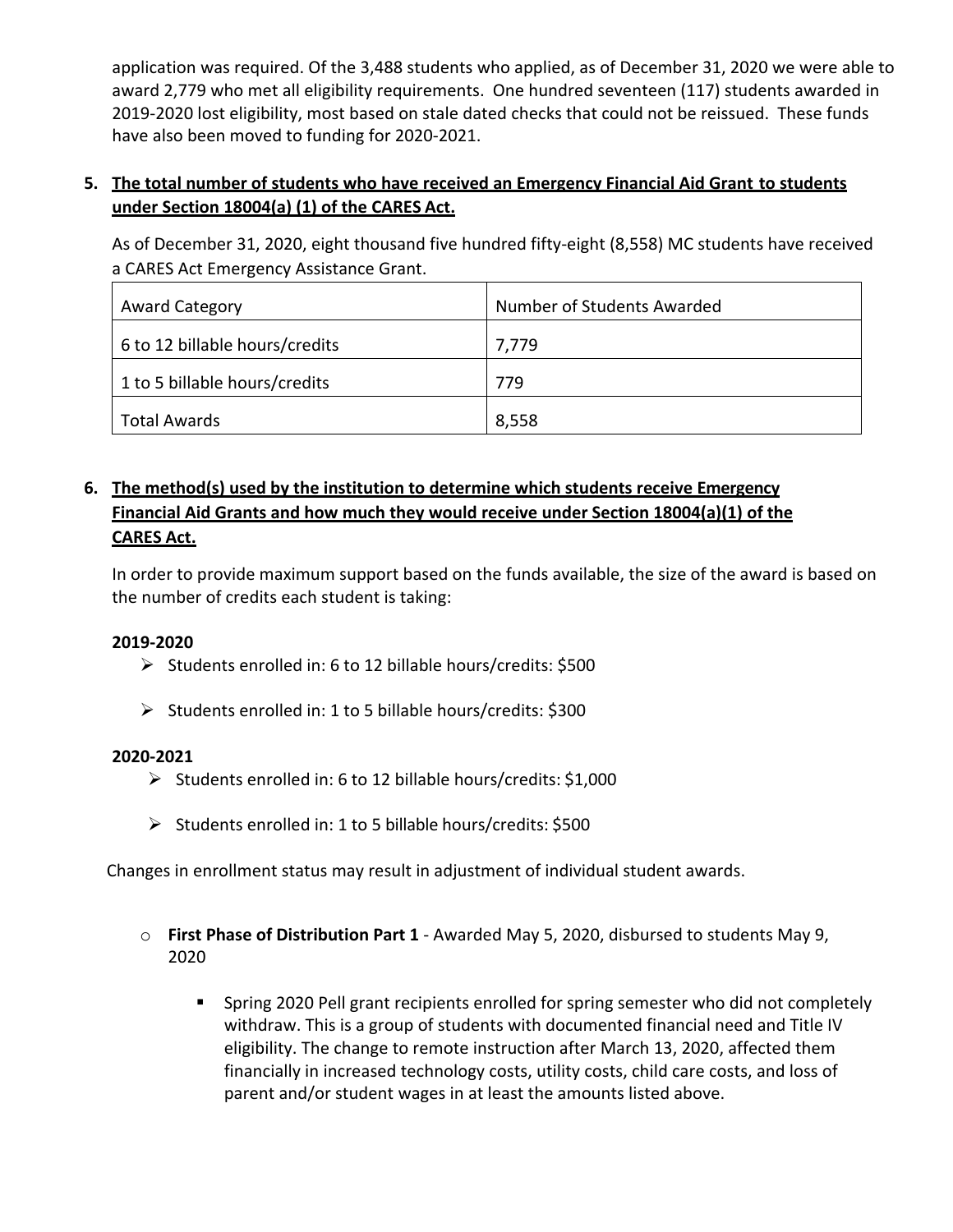- o **First Phase of Distribution Part 2** Awarded May 21, 2020, disbursed to students May 22, 2020
	- Spring 2020 Subsidized Direct Loan recipients and additional Pell Grant recipients enrolled for spring semester who did not completely withdraw. This is a group of students with documented financial need and Title IV eligibility. The change to remote instruction after March 13, 2020, affected them financially in increased technology costs, utility costs, child care costs, and loss of parent and/or student wages in at least the amounts listed above.
- o **Second Phase of Distribution Part 1 -** Awarded July 31, 2020, disbursed to students August 1, 2020
	- On May 8, 2020, an online CARES Act assistance application form became available. MC students can state if COVID-19 disruptions have adversely affected them in one or more of the following areas: loss of income,food, housing, utilities, course materials, technology, health care, and/or child care.
	- Students who already completed a FAFSA for 2019-2020 or 2020-2021 and have already documented their Title IV eligibility, but did not already receive an award and maintained enrollment in Spring 2020, along with any students who met the criteria for Phase One and have not received the grant, were the first priority in this phase. Of the 5697 students awarded, sixty (60) additional students were in this category.
	- Applications were accepted from May 8, 2020 through August 14, 2020. Two thousand one hundred and forty-nine (2,149) CARES Emergency Grant Applications have been received. Applications were screened based on the criteria in the proposed final rule. Based on eligibility criteria 117 applicants have been awarded. Many applicants already received the grant in the phase 1 distribution, and many others are not eligible. We continued to screen applications to determine eligibility.
- o **Second Phase of Distribution Part 2** Awarded September 18, 2020, disbursed to students September 19, 2020
	- An additional 171 students who met either the First or Second Phase eligibility criteria and were enrolled in either spring 2020 or summer 2020 and had not already received a CARES grant in spring or summer 2020.

#### o **Third Phase of Distribution**

■ Based on the awarding of both the First and Second Phases and the most recent Department of Education guidance for the disbursement of these funds, we have adjusted the criteria for Phase Three. On September 10, 2020 we made available to students our Fall 2020 CARES application. Three thousand four hundred eighty eighty (3,488) applications were received. Awards were made and funds disbursed on 10/10/2020, 11/13/2020 and 12/11/2020 to 2,779 of those 3,488, who in addition to submitting a CARES Grant application, also submitted a 2020-2021 FAFSA and met the required the Title IV eligibility criteria. The remaining 709 students will be awarded as